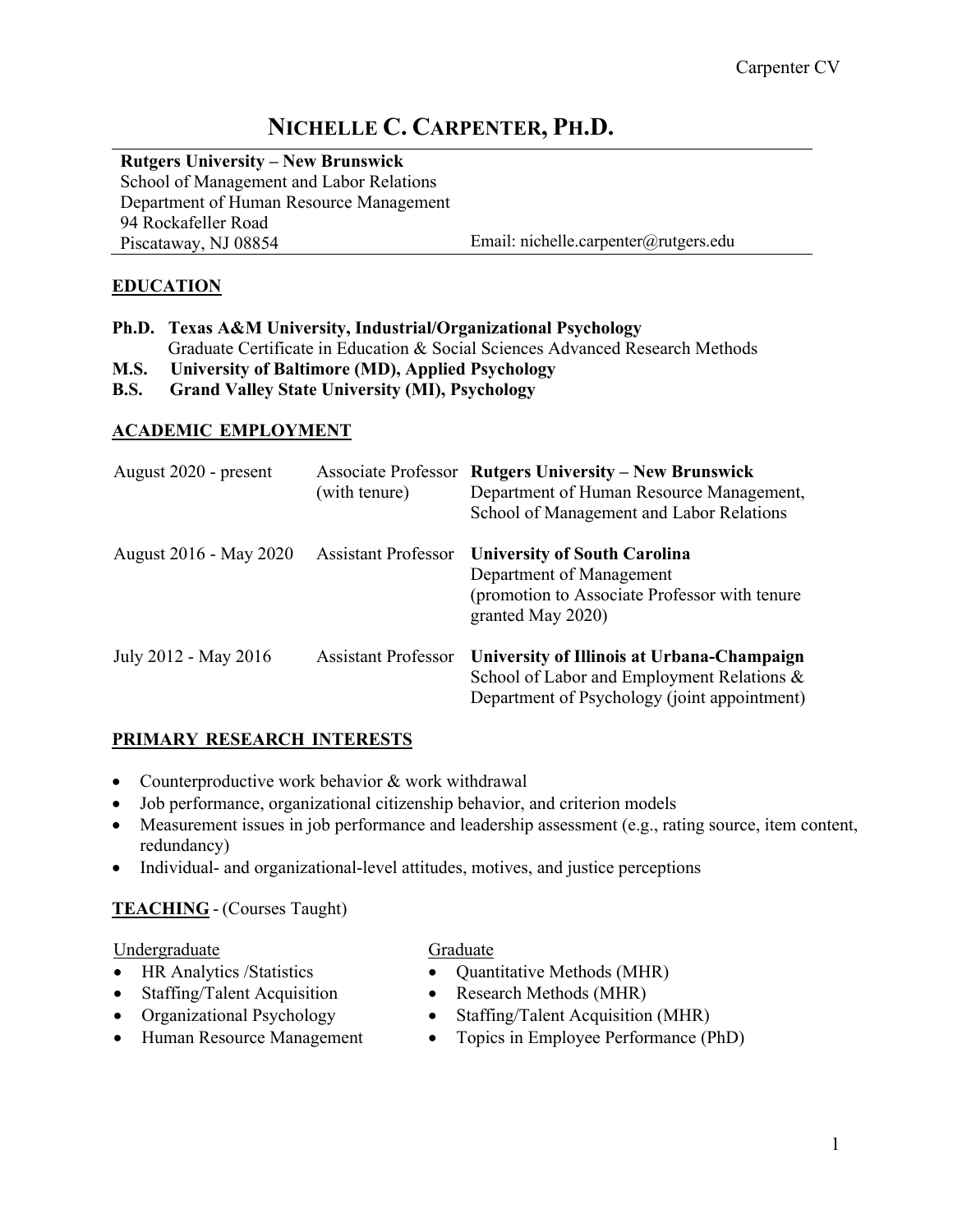## **PUBLICATIONS**

*Note*. Graduate students (at project initiation) are denoted with an asterisk (\*)

- 1. **Carpenter, N. C.,** Newman, D. A., & Arthur, W. Jr. (in press). What are we measuring? Evaluations of items measuring task performance, organizational citizenship, counterproductive, and withdrawal behaviors. *Human Performance.*
- 2. **Carpenter, N. C.,** Whitman, D. S., & \*Amrhein, R. (in press). Unit-level counterproductive work behavior (CWB): A conceptual review and quantitative summary. *Journal of Management.*
- 3. \*Tan, J., Kraus, M., **Carpenter, N. C**., & Adler, N. (in press). The association between objective and subjective socioeconomic standing and subjective well-being: A metaanalytic review. *Psychological Bulletin.*
- 4. \*Cho, S., **Carpenter, N. C**., & \*Zhang, B. (2020). An item-level investigation of conceptual and empirical distinctiveness of proactivity constructs. *International Journal of Selection and Assessment, 28,* 337-350.
- 5. \*Lee, A., & **Carpenter, N. C.** (2018). Seeing eye to eye: A meta-analysis of self-other agreement of leadership. *The Leadership Quarterly, 29, 2*53-275.
- 6. Dalal, R. S., & **Carpenter, N. C**. (2018). The other side of the coin? Similarities and differences between organizational citizenship behavior and counterproductive work behavior. In P. M. Podsakoff, S. B. MacKenzie, & N. P. Podsakoff (Eds.), *The Oxford Handbook of Organizational Citizenship Behavior*. Oxford University Press. Doi: 10.1093/oxfordhb/9780190219000.013.4
- 7. **Carpenter, N. C.**, \*Rangel, B., \*Jeon, G., & \*Cottrell, J. (2017). Are supervisors and coworkers likely to witness employee counterproductive work behavior? An investigation of observability and self-observer convergence. *Personnel Psychology, 70,* 843-889.
- 8. **Carpenter, N. C.**, & Berry, C. M. (2017). Are counterproductive work behavior and withdrawal empirically distinct? A meta-analytic investigation. *Journal of Management. 43,* 834-863.
- 9. Cote, S., Kraus, M. W., **Carpenter, N. C**., Piff, P. K., Beermann, U., & Keltner, D. (2017). Social affiliation in same-class and cross-class interactions. *Journal of Experimental Psychology: General*, *146,* 269-285.
- 10. **Carpenter, N. C.,** \*Son, J., Harris, T. B., Alexander, A. L., & Horner, M. T. (2016). Don't forget the items: Item-level meta-analytic and substantive validity techniques for reexamining scale validation. *Organizational Research Methods, 19,* 616-650.
- 11. Newman, D. A., Harrison, D. A., **Carpenter, N. C.**, & Rariden, S. (2016). Construct mixology: Forming new management constructs by combining old ones. *Academy of Management Annals, 10,* 943-995.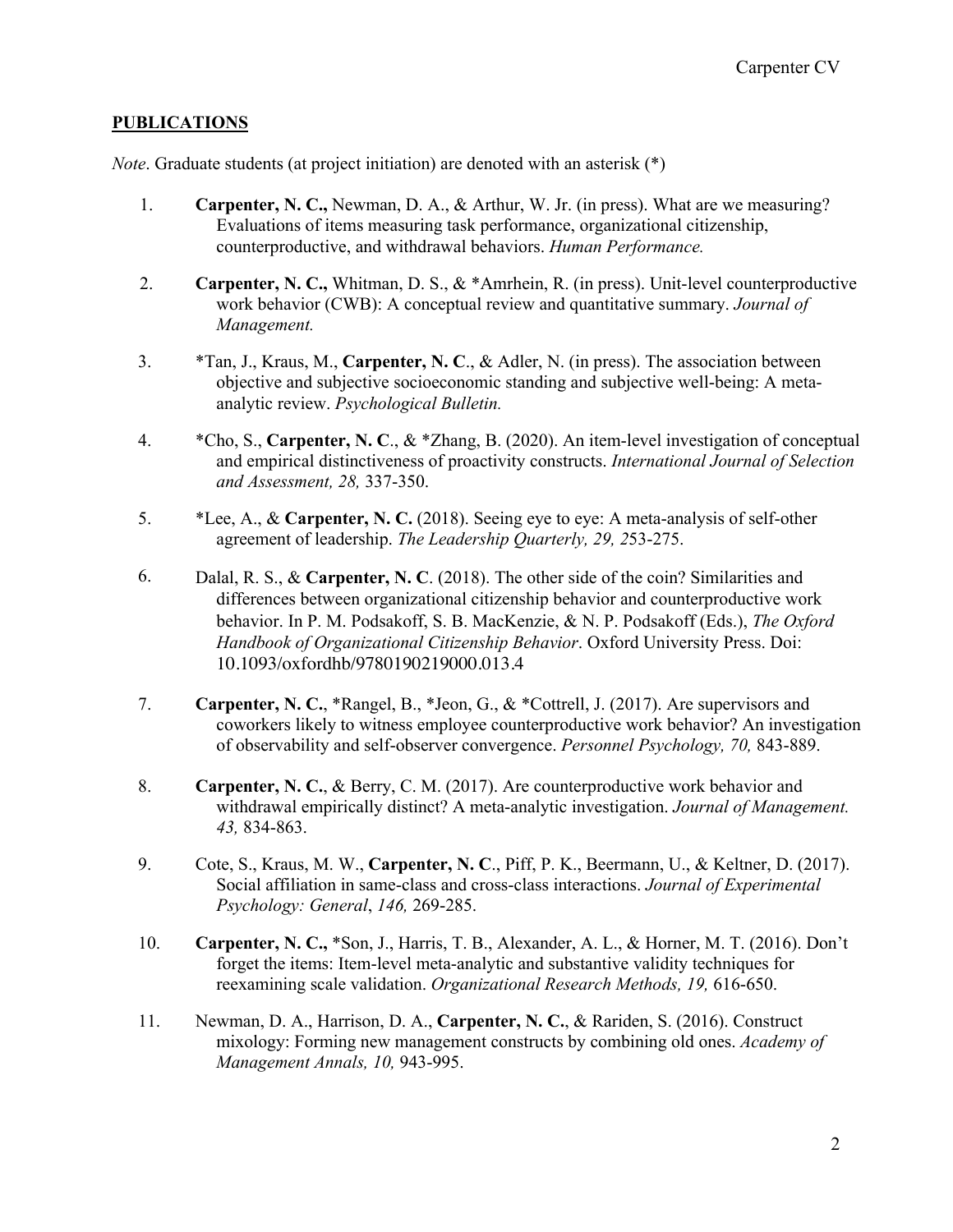- 12. \*Rangel, B., \*Chung, W., Harris, T. B., **Carpenter, N. C**., Chiaburu, D. S., & \*Moore, J. L. (2015). Rules of engagement: The joint influence of trainer expressiveness and trainee experiential learning style on engagement and training transfer. *International Journal of Training and Development*. doi: 10.1111/ijtd.12045
- 13. Jones, K. S., & **Carpenter, N. C.** (2014). Towards a sociocultural psychological approach to examining stereotype threat in the workplace. *Industrial and Organizational Psychology: Perspectives on Science and Practice, 7*, 429-433.
- 14. **Carpenter, N. C.,** Berry, C. M., & \*Houston, L. (2014). A meta-analytic comparison of selfand other-reported organizational citizenship behavior. *Journal of Organizational Behavior, 35,* 547-574 doi: 10.1002/job.1909
- 15. **Carpenter, N. C**., & Paetzold, R. L. (2013). Examination of factors influencing responses to requests for accommodations. *Rehabilitation Psychology, 58,* 18-27.
- 16. Chiaburu, D. S., & **Carpenter, N. C**. (2013). Social interaction motivations and employees' discretionary behaviors. *Journal of Personnel Psychology, 12*, 97-103.
- 17. **Carpenter, N. C.,** & Arthur, W. Jr. (2013). The conceptual versus empirical distinctiveness of work performance constructs: The impact of work performance items. In D. Svyantek & K. Mahoney (Eds.), *Received Wisdom, Kernels of Truth, and Boundary Conditions in Organizational Studies.* Information Age Publishing: Charlotte, NC.
- 18. Whitman, D. S., Caleo, S., **Carpenter, N. C.**, Horner, M. T., & Bernerth, J. B. (2012). Fairness at the collective level: A meta-analytic examination of organizational justice climate. *Journal of Applied Psychology, 97*, 776-791.
- 19. Berry, C. M., **Carpenter, N. C.,** & Barratt, C. L. (2012). Do other-reports of counterproductive work behavior provide an incremental contribution over self-reports? A meta-analytic comparison. *Journal of Applied Psychology, 97,* 613-636.
- 20. Newman, D. A., Joseph, D. L., Sparkman, T., & **Carpenter, N. C.** (2011). Invited reaction: The Work Cognition Inventory: Initial evidence of construct validity. *Human Resource Development Quarterly, 22,* 37-47. doi: 10.1002/hrdq.20065

## **CONFERENCE PAPERS AND PRESENTATIONS**

- \*Kautz, J. D., \*Bigelow, B., & Carpenter, N. C. (2020, August). *The profiles of workplace deviance: A latent class analysis approach.* In M. Rotundo and R. Hezkiau-Ludwig (co-chairs) "Discretionary performance in the 21<sup>st</sup> century workplace: Expanding Theory, Research, and Practice"
- \*Kautz, J. D., \*Bigelow, B., & Carpenter, N. C. (2020, April). *Counterproductive behavior profiles: An item-level meta-analytic approach to understanding the relationship among deviant behaviors.* In Kautz, Bigelow, & Carpenter (co-chairs) "Research Incubator: Measuring and conceptualizing workplace deviance". Session scheduled for the 35<sup>th</sup> annual meeting of the Society for Industrial and Organizational Psychology, online.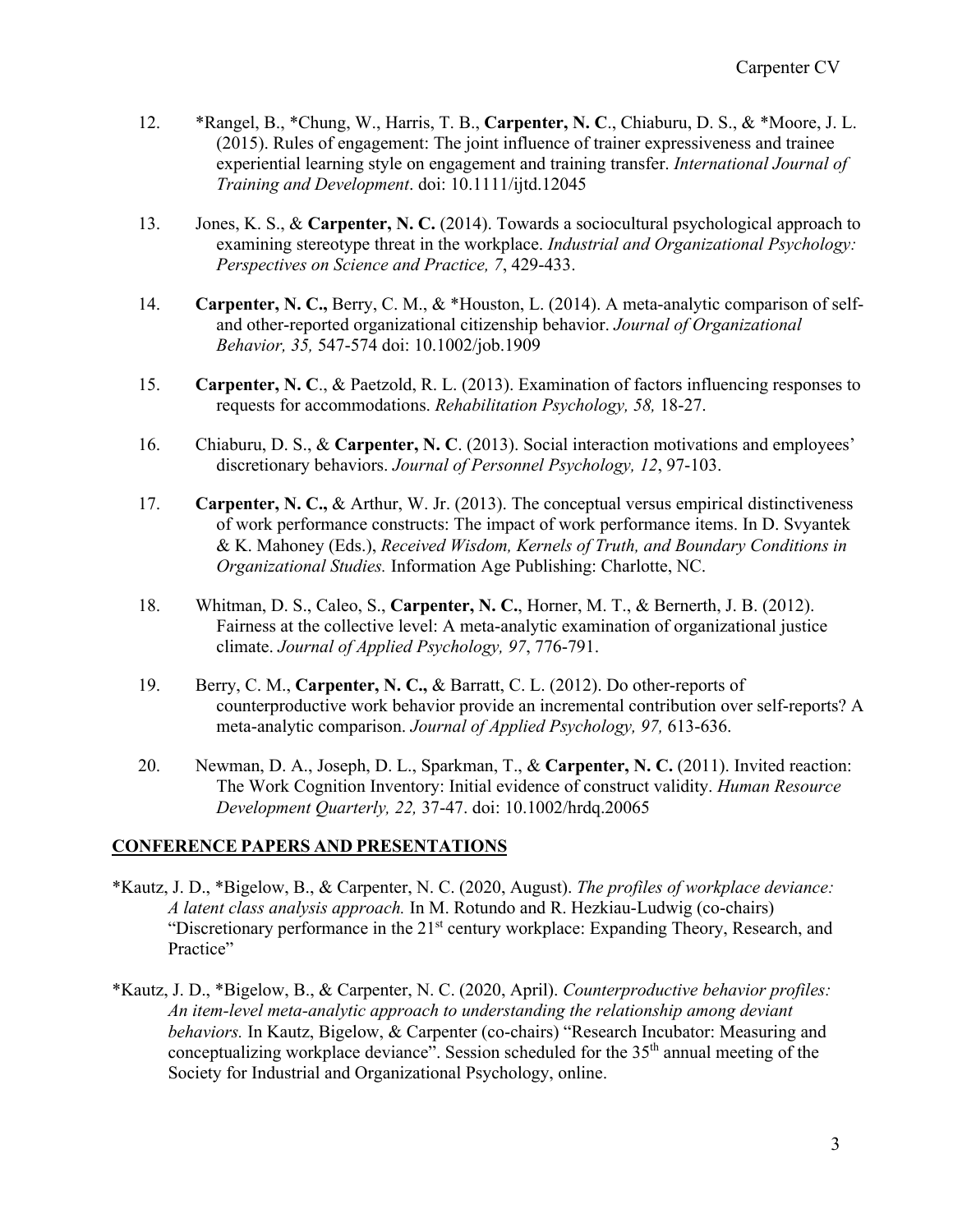- \*Kautz, J. D., \*Bigelow, B., & Carpenter, N. C. (2019, April). *Enjoying the trees: An item-level meta-analysis of Bennett and Robinson's CWB Scale.* Poster presented at the 34<sup>th</sup> annual meeting of the Society for Industrial and Organizational Psychology, Washington, DC.
- \*Clark, S., Thatcher, S. M. B., & **Carpenter, N. C.** (2018, August). *Cultural faultlines and counterproductive work behavior.* Paper presented at the 2018 Academy of Management Annual Meeting, Chicago, IL.
- \*Lee, A., & **Carpenter, N. C**. (2017, April). *Do cultural dimension moderate OCB rater agreement?*  A meta-analysis. Poster presented at the 32<sup>nd</sup> annual meeting of the Society for Industrial and Organizational Psychology, Orlando, FL.
- \*Rasul, I., & **Carpenter, N. C**. (2017, April). *An evaluation of withdrawal, burnout, boredom, and CWB item overlap.* Poster presented at the 32<sup>nd</sup> annual meeting of the Society for Industrial and Organizational Psychology, Orlando, FL.
- \*Lee, A., & **Carpenter, N. C**. (2016, August). *A meta-analysis of the convergence between leader and observer perceptions of leadership.* Paper presented at the 2016 Academy of Management Annual Meeting, Anaheim, CA.
- \*Rangel, B., \*Yearick, K., & **Carpenter, N. C.** (2016, April). *Meta-analysis of self-ratings and objective measures of performance*. Paper to be presented at the 31<sup>st</sup> annual meeting of the Society for Industrial and Organizational Psychology, Anaheim, CA.
- \*Amrhein, R., \*Lee, A., & **Carpenter, N. C.** (2016, April). *Measuring social exchange: Metaanalytic estimates of dominant predictors and structure*. Paper to be presented at the 31<sup>st</sup> annual meeting of the Society for Industrial and Organizational Psychology, Anaheim, CA.
- \*Lee, A., \*Cao, M., & **Carpenter, N. C.** (2016, April). *Do raters always disagree? A meta-analysis that considers time.* Paper to be presented at the 31<sup>st</sup> annual meeting of the Society for Industrial and Organizational Psychology, Anaheim, CA.
- **Carpenter, N. C**., & \*Amrhein, R. (2015, August). *CWB at the unit level: A meta-analytic examination of construct validity and impact on effectiveness*. Paper presented at the 2015 Academy of Management Annual Meeting, Vancouver, BC.
- Lee, A., Rangel, B., & **Carpenter, N. C**. (2015, April). *CWB: a multilevel examination of rater source and item characteristics*. Poster presented at the 30<sup>th</sup> annual meeting of the Society for Industrial and Organizational Psychology, Philadelphia, PA.
- \*Cao, M., **Carpenter, N. C**., Wadlington, P., & \*Rangel, B. (2015, April). *Factors influencing measurement equivalence and interrater discrepancies of 360-degree ratings*. Poster presented at the 30<sup>th</sup> annual meeting of the Society for Industrial and Organizational Psychology, Philadelphia, PA.
- Bhupatkar, A., Benzer, J., **Carpenter, N. C**., Henning, J., Kyte, T., & Rodriguez, J. (2015, April). *One program, five paths: Challenges and opportunities in I/O careers*. Panel discussion to be held at the  $30<sup>th</sup>$  annual meeting of the Society for Industrial and Organizational Psychology, Philadelphia, PA.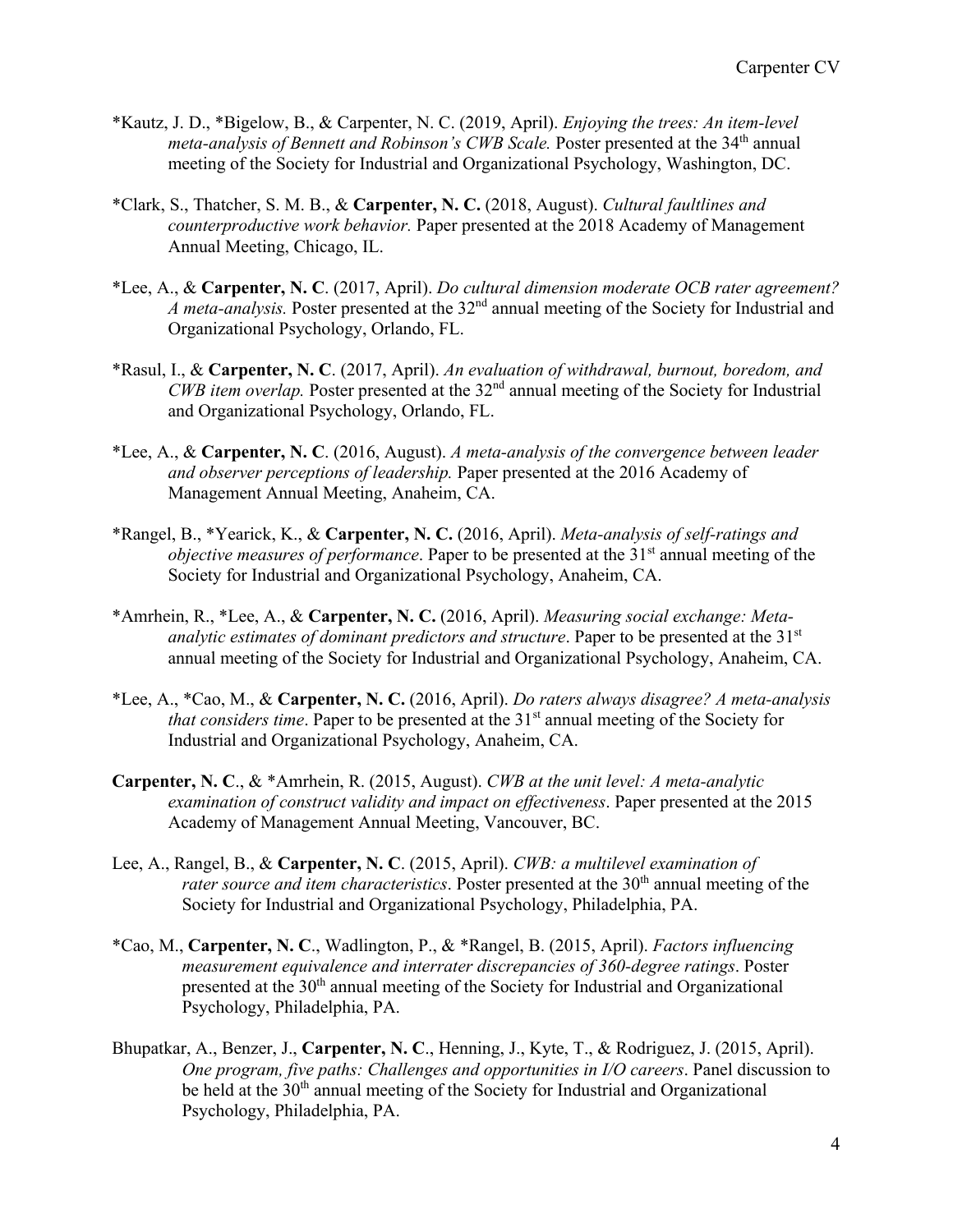- \*Cho, S., & **Carpenter, N. C**. (2014, May). *Blame the items? A substantive validity investigation of proactivity constructs*. Poster presented at the 29<sup>th</sup> annual meeting of the Society for Industrial and Organizational Psychology, Honolulu, HI.
- \*Rangel, B., \*Jeon, G., \*Cottrell, J., & **Carpenter, N. C**. (2014, May). *Title omitted*. In R. Hezkiau-Ludwig & M. Rotundo (Co-Chairs), Contextual factors and job performance: Advancing theory and measurement. Paper presented at  $29<sup>th</sup>$  annual meeting of the Society for Industrial and Organizational Psychology, Honolulu, HI.
- \*Son, J., **Carpenter, N. C.,** Harris, T. B., Alexander, A. L., & Horner, M. T. (2014, May). *Title omitted.* Poster presented at the 29<sup>th</sup> annual meeting of the Society for Industrial and Organizational Psychology, Honolulu, HI.
- \*Amrhein, R., \*Lee, A., **Carpenter, N. C.,** & Grijalva, E. (2014, May). *Does OCB dimensionality generalize across rating sources? A meta-analytic evaluation*. Poster presented at the 29<sup>th</sup> annual meeting of the Society for Industrial and Organizational Psychology, Honolulu, HI.
- \*Rangel, B., Chung, W., Moore, J., Carpenter, N. C., Harris, T. B., Chiaburu, D. S. (2014, May). *Trainer expressiveness and trainee learning style interactions on training transfer*. Poster presented at the 29<sup>th</sup> annual meeting of the Society for Industrial and Organizational Psychology, Honolulu, HI.
- **Carpenter, N. C.**, \*Rangel, B., & Berry, C. M. (2013, May). *Employees' perceptions of counterproductive work behavior sanctions influence self-reported enactment.* Paper presented at the 25<sup>th</sup> Annual Convention of the Association for Psychological Science, Washington, DC.
- \*Jeon, G., & **Carpenter, N. C.** (2013, April). *Self-reported organizational deviance behaviors: Do others see them coming?* Poster presented at the 28<sup>th</sup> Annual Meeting of the Society for Industrial and Organizational Psychology, Houston, TX.
- \*Jeon, G., Hudson, N., **Carpenter, N. C**., & Newman, D. A. (2013, April). *Interactive effects of agreeableness and openness on organizational deviance*. Poster presented at the 28th Annual Meeting of the Society for Industrial and Organizational Psychology, Houston, TX.
- **Carpenter, N. C.,** & \*Cao, M. (2013, April). *Application of Item Response Theory to counterproductive work behavior (CWB).* Poster presented at the 28th Annual Meeting of the Society for Industrial and Organizational Psychology, Houston, TX.
- **Carpenter, N. C.,** & Berry, C. M. (2012, April). *Commitment and work behavior: The moderating role of promotion focus.* Poster presented at the 27<sup>th</sup> Annual Meeting of the Society for Industrial and Organizational Psychology, San Diego, CA.
- **Carpenter, N. C., \***Houston, L., & Berry, C. M. (2012, April). *A meta-analytic comparison of self*and other-reported organizational citizenship behavior. Poster presented at the 27<sup>th</sup> Annual Meeting of the Society for Industrial and Organizational Psychology, San Diego, CA.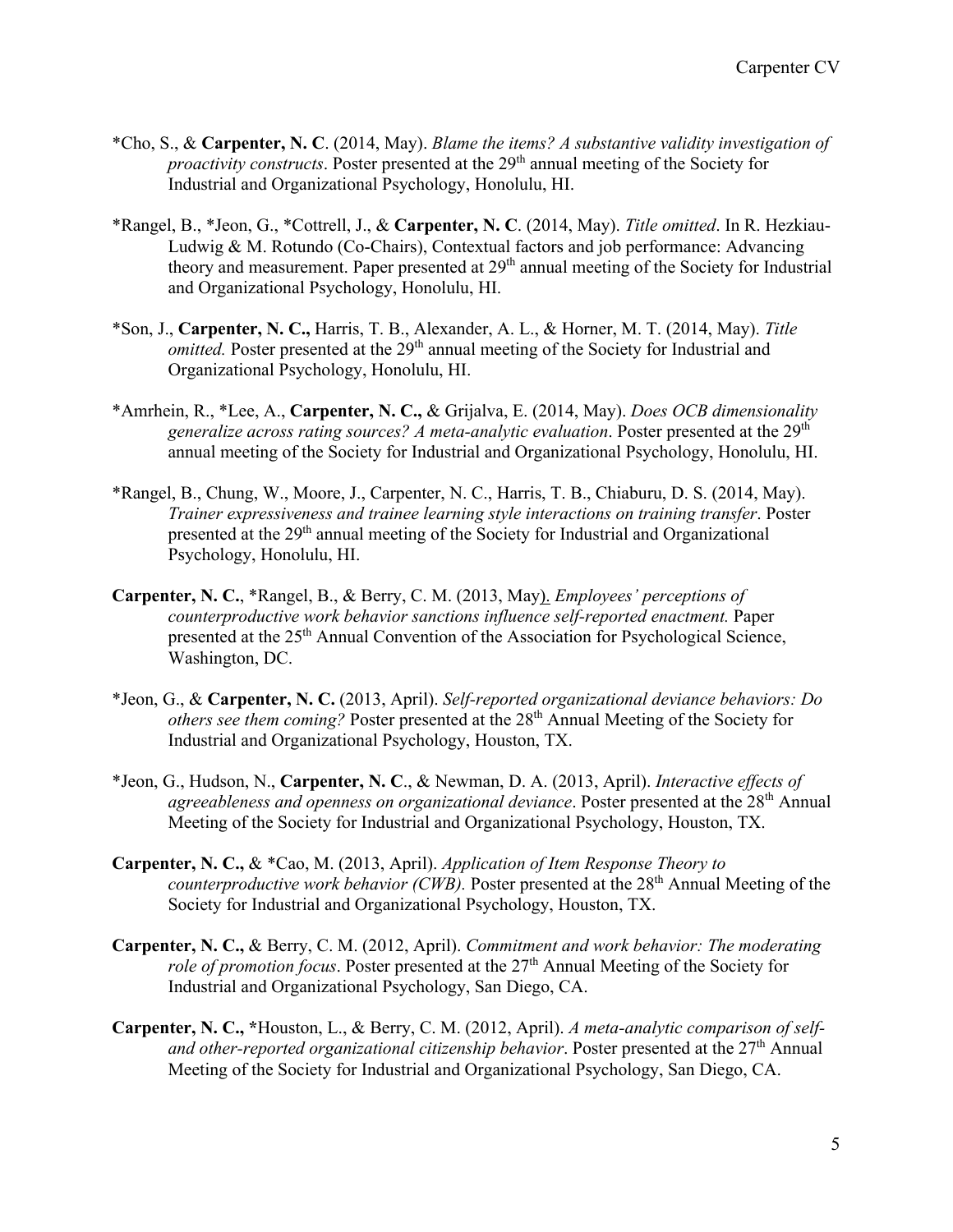- Naber, A., **Carpenter, N. C.,** Edwards, B. D., Franco-Watkins, A., Arthur, W. Jr., (2012, April). *Examining and monitoring retesting effects on cognitive ability items.* Poster presented at the  $27<sup>th</sup>$  Annual Meeting of the Society for Industrial and Organizational Psychology, San Diego, CA.
- **Carpenter, N. C**., & Berry, C. M. (2011, August). *The redundancy and distinctiveness between CWB and withdrawal: A meta-analysis.* Paper presented at the 71st annual meeting of the Academy of Management, San Antonio, TX.
- Whitman, D. S., Caleo, S., **Carpenter, N. C**., & Horner, M. T. (2011, August). *Fairness at the collective level: A meta-analytic examination of organizational justice climate.* Paper presented at the 71st annual meeting of the Academy of Management, San Antonio, TX.
- **Carpenter, N. C**., Barratt, C. L., & Berry, C. M. (2011, August). Self-reports and other-reports of counterproductive work behavior: A meta-analysis. In S. M. Stewart & M. L. Gruys (Co-Chairs), *New Discoveries of Antecedents and Correlates of Counterproductive Work Behavior*. Paper presented at the 119<sup>th</sup> annual meeting of the American Psychological Association, Washington, DC.
- *†* **Carpenter, N. C**., *†* Rodriguez, J. M., & Miner-Rubino, K. (2011, May) *Negative effects of election*  discussion in the workplace. Poster presented at the 23<sup>rd</sup> APS Annual Convention, Washington, DC. († Authors contributed equally)
- **Carpenter, N. C**., Newman, D. A., & Arthur, W. Jr. (2011, April). *What do work performance items measure? A substantive validity examination.* Poster presented at the 26<sup>th</sup> Annual Meeting of the Society for Industrial and Organizational Psychology, Chicago, IL.
- **Carpenter, N. C**., & Paetzold, R. L. (2010, August). *Mistreatment affecting the workplace: The use of multiple lenses to promote understanding.* Symposium presented at the 70<sup>th</sup> annual meeting of the Academy of Management, Montreal, CA.
- Paetzold, R. L., Miner-Rubino, K., & **Carpenter, N. C**. (2010, August). Perceptions of bystander sexual harassment and attachment style. In N. C. Carpenter & R. L. Paetzold (Co-Chairs), *Mistreatment affecting the workplace: The use of multiple lenses to promote understanding*. Paper presented at the 70<sup>th</sup> annual meeting of the Academy of Management, Montreal, CA.
- Berry, C. M., **Carpenter, N. C**., & Barratt, C. (2010, May). *Self-reports versus other-reports of*  employees' counterproductive work behavior: A meta-analysis. Poster presented at the 22<sup>nd</sup> APS Annual Convention, Boston, MA.
- **Carpenter, N. C**., Diaz, I., Bergman, M. E., & Chinn, J. N. (2010, April). *Workplace experiences of bilingual employees: A replication and extension.* Poster presented at the 25<sup>th</sup> Annual Meeting of the Society for Industrial and Organizational Psychology, Atlanta, GA.
- Chiaburu, D. S., & **Carpenter, N. C**. (2010, April). *Social interaction motivations and employees' discretionary behaviors*. Poster presented at the 25th annual meeting of the Society for Industrial and Organizational Psychology, Atlanta, GA.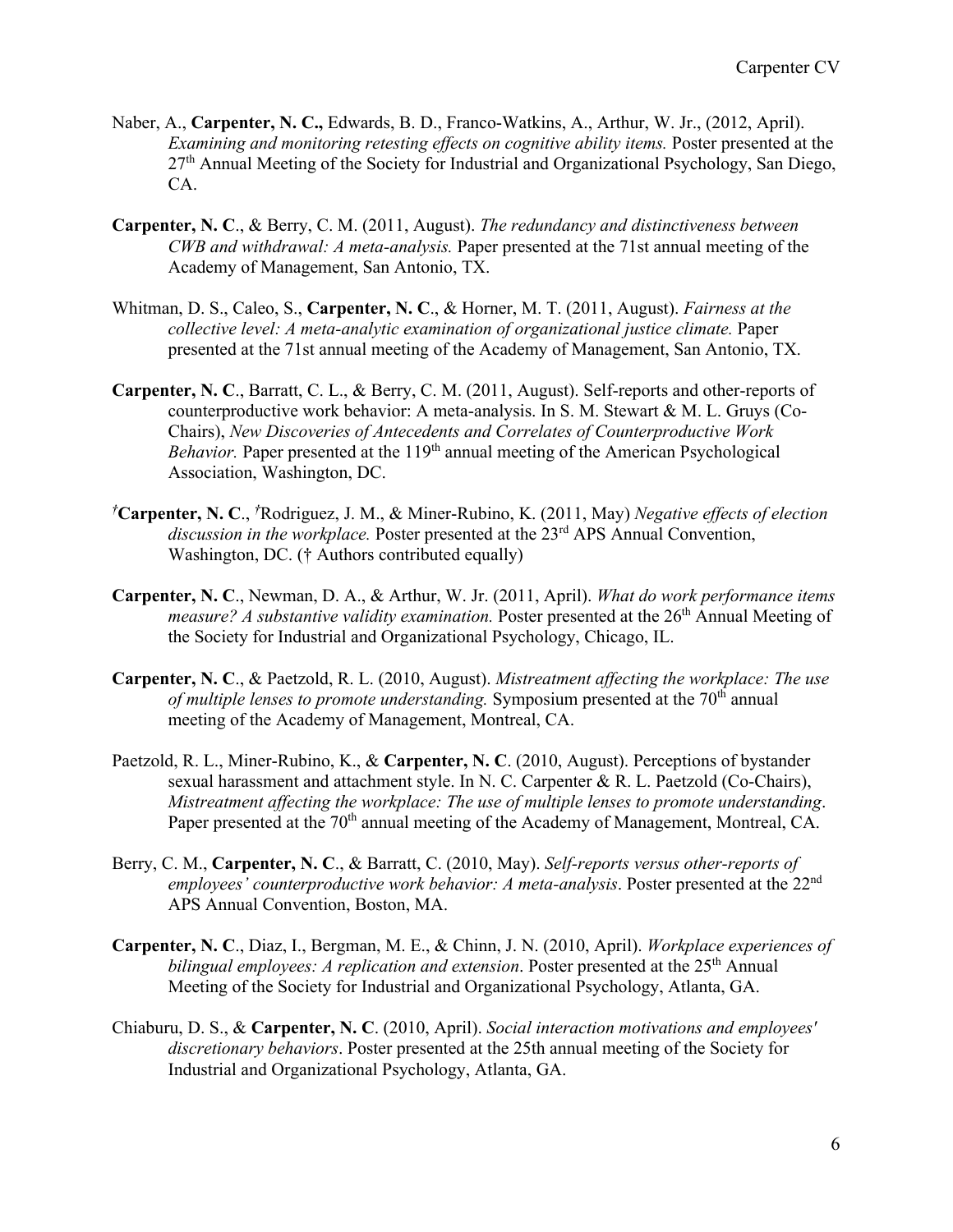Bergman, M. E., **Carpenter, N. C**., & Diaz, I. (2009, November). The experiences of Spanish-English bilinguals in the US workplace. In M. Bergman and K. Miner-Rubino (Co-chairs), *Workplace mistreatment and identity: An exploration across different types of diversity.*  Symposium conducted at the meeting on Work, Stress, and Health, San Juan, Puerto Rico.

**Carpenter, N. C**., Bergman, M. E., & Perez, M. (2009, April). *An examination of individualdifference correlates of sexual harassment perpetration.* Poster presented at the 24<sup>th</sup> annual meeting of the Society for Industrial and Organizational Psychology, New Orleans, LA.

# **GRANTS AND AWARDS**

- *Why do employees avoid versus harm at work?* Riegel and Emory Center Research Grant (U of SC, 2017, \$4,300)
- Selected as Illinois Leadership Center Faculty Fellow (UIUC, 2015-2016, \$5,000)
- Named to list of Teacher's Ranked Excellent for Fall 2015, Spring 2016 (UIUC)
- *Examination of how employee demographic characteristics and unobserved behaviors contaminate supervisor and coworkers' performance ratings (2016). UIUC Campus Research Board. March 2016- August 2017.* (\$14,799)
- *Distinguishing counterproductivity and withdrawal: What factors influence employees' harmful versus avoidant work behavior?* (2015). UIUC Campus Research Board. January 2015—August 2016. (\$27,000)
- *The observability of work behavior: Does it always make sense for others to rate employee behavior?*  (2013). UIUC Campus Research Board. May 2013—Dec 2014. (\$22,620)

## **INVITED PRESENTATIONS**

## Invited conference presentations

*Good soldiers and good Samaritans: Organizational citizenship behavior and its relevance to helping/prosocial behavior.* Invited symposium at the 2013 Association for Psychological Science (APS), Washington, DC.

## Invited lectures

- **Carpenter, N. C.** *A meta-analytic evaluation of unit-level counterproductive work behavior.* Invited colloquia talks given at George Mason University (Management and Psychology departments), Rice University (Psychology department), Texas A&M University (I/O Psychology division).
- **Carpenter, N. C. (2019).** *Measurement considerations for leadership evaluation in a public sector context.* Invited on behalf of Agency of Modernisation, Danish Ministry of finance, and Crown Prince Frederik Center for Public Leadership (Aarhus University).
- **Carpenter, N. C.** (2016). *Item-level meta-analytic and substantive validity techniques for reexamining scale validation.* Invited web talk for Psychological Assessment London.